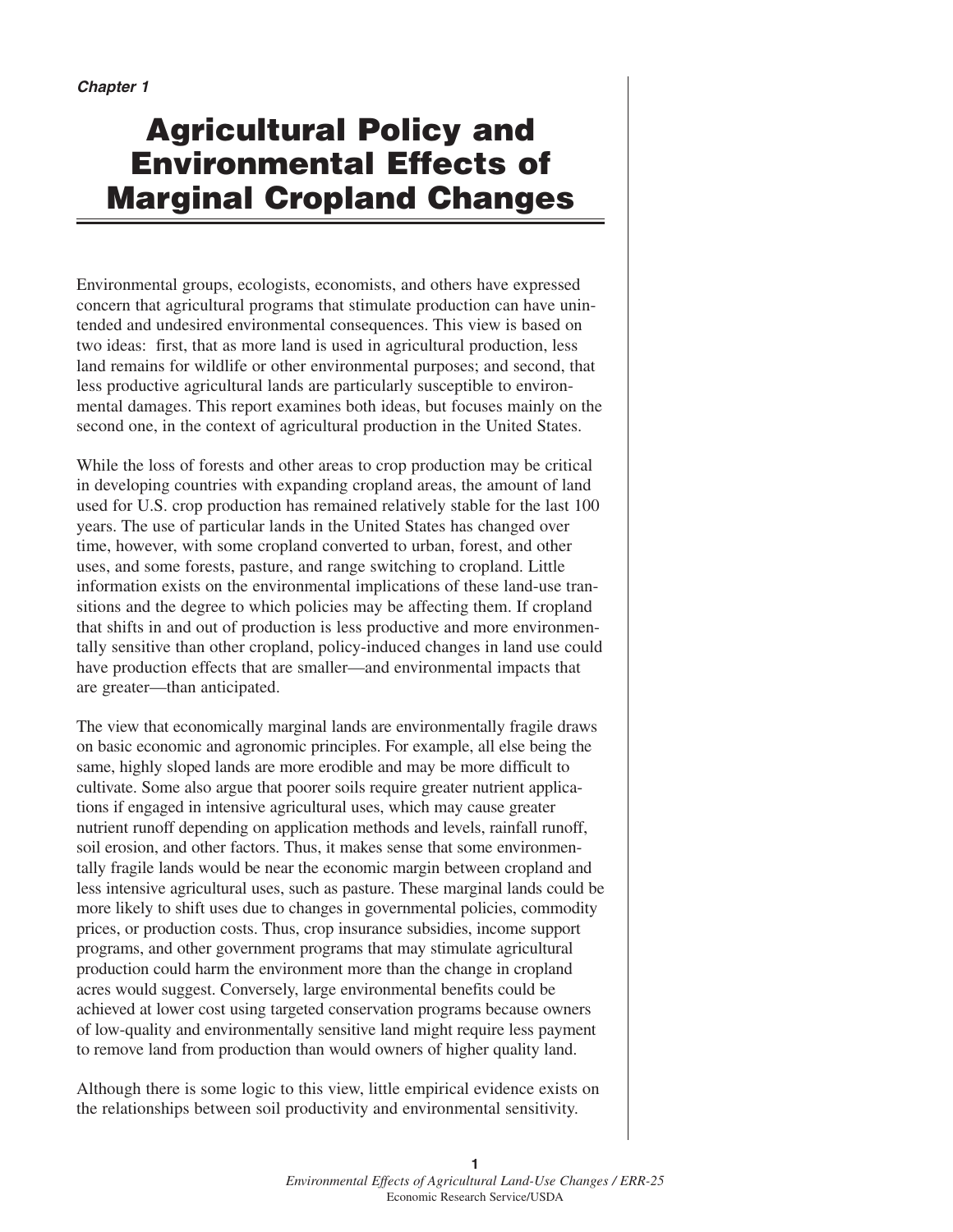Moreover, there are surely exceptions. In southeast Washington, for example, deep fertile soil in the rolling (erodible) hills of the Palouse Country supports much of the State's wheat farming (Pimentel and Kounang, 1998). Even the broader environmental implications of erodibility are unclear. For example, if highly erodible lands lie farther from waterways, sediment and nutrient runoff from agricultural activities on these lands may cause less offsite damage.

Whether or not the link between land quality and environmental sensitivity is valid, it emphasizes the importance of examining economic and environmental factors jointly. The view that government farm policies that stimulate production are particularly damaging to the environment hinges on the following three logical premises:

- (1) Economic forces are likely to cause lower quality land to transition into and out of crop production.
- (2) Lower quality croplands are more environmentally sensitive.
- (3) Agricultural policies affect land use on these low-quality and environmentally sensitive lands at the economic margin of crop production.

By exploring each of these assumptions, we begin to trace out the links between agricultural policy, land use, and its environmental consequences (fig. 1.1). External forces—such as food and fiber demand, technology, and indi-

#### **Tracing the links between policy, land use, and the environment** Figure 1.1

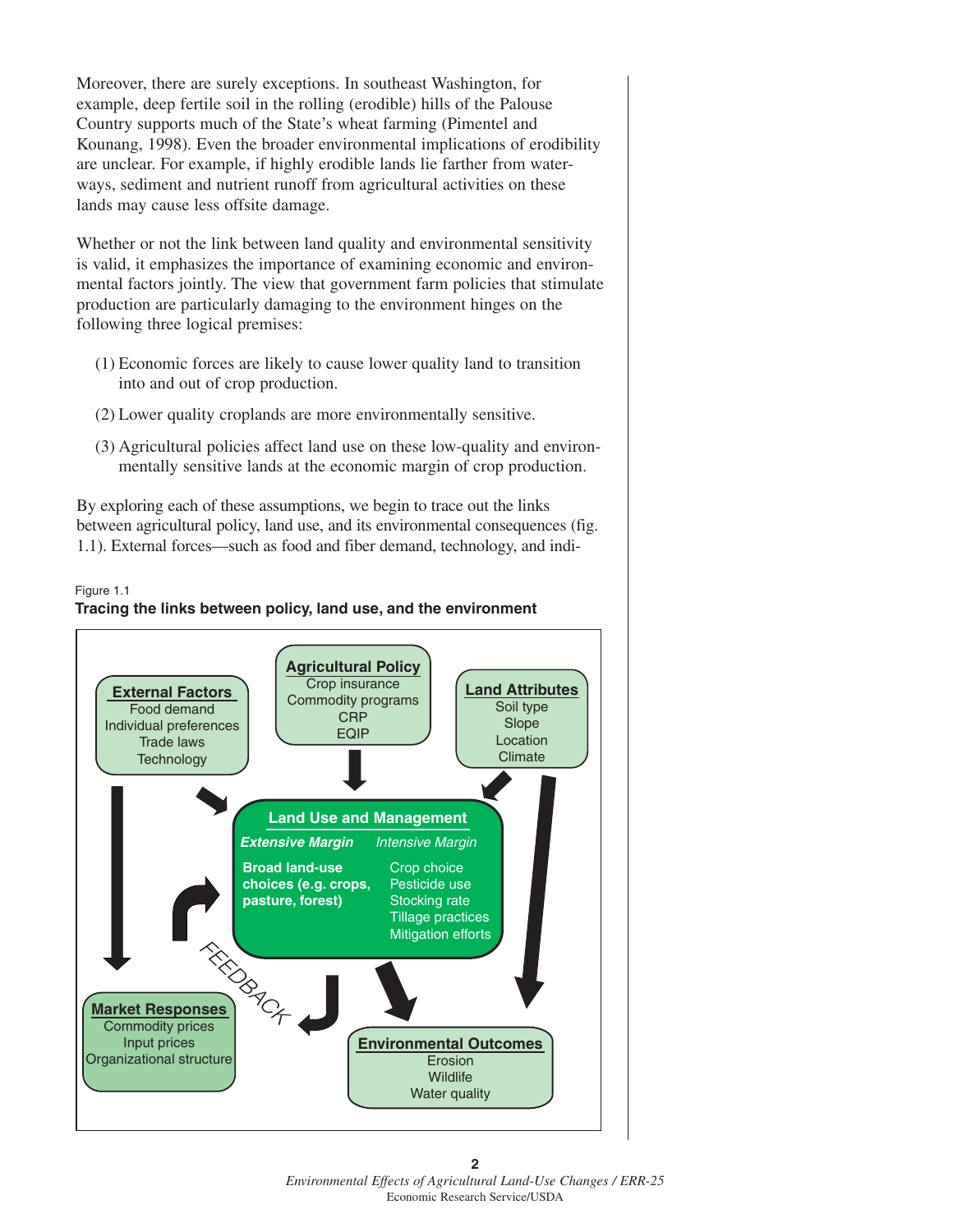vidual producer preferences—together with agricultural policy and land attributes directly affect incentives pertaining to land use and land management.

Land use and management influence the supply of agricultural commodities, and thus their prices and the organizational structure of U.S. agriculture. These market outcomes, in turn, influence land use. The land uses that culminate from these forces interact with land attributes to determine environmental outcomes. Our objective is to trace out some of these links.

## **Economics of Land-Use Change**

Historical patterns of land-use change can be used to more firmly establish relationships between land quality and land use. Lands that have recently shifted into or out of cultivated cropland from other, less intensive uses are at the *extensive margin* of cultivated land, with land use evidently susceptible to economic or other forces (see box, "The Extensive and Intensive Margins of Cropland Use"). One may compare land attributes (such as yield potential, slope, and location) of transitioning lands and lands that have not shifted to a different land use to infer economic forces driving land-use change and whether transitioning lands are of lower quality.

There can be many extensive margins, including land straddling crop and pasture uses and land straddling crop and forest uses.<sup>1</sup> Although land moving from agricultural to urban uses is a prominent issue near some metropolitan areas, this is a small area nationally because urban areas comprise such a small share of total land use in the United States. Between 1982 and 1997, transitions from cultivated cropland to urban land occurred on just 1.5 percent of cultivated cropland.<sup>2</sup> By comparison, transitions to hay, Conservation Reserve Program (CRP), and "other" uses (pasture, range, and forest) occurred on over 24 percent of cultivated cropland. Lands that shifted into crop cultivation from these less intensive uses during 1982- 97 constituted 9 percent of cultivated cropland in 1997 (USDA/NRCS, 2000). Because urban land uses are so valuable relative to agricultural uses on some lands, these transitions are driven by factors considerably different from those that drive transitions between intensive and less intensive agricultural uses. Agricultural-to-urban transitions are also less likely to be influenced by Federal agricultural policies.<sup>3</sup>

### **Environmental Characteristics of Transitioning Lands**

Are lands of low agricultural value also more likely to move into and out of intensive agricultural uses, and are they more susceptible to environmental damages? Comparing various measures of environmental sensitivity (erosion, nutrient leaching/runoff, and encroachment on species habitat) on low-quality or recently transitioning lands versus higher quality or nontransitioning lands indicates whether the former are more prone to certain environmental damages. Quantifying these differences suggests the environmental consequences of the various economic forces that drive land-use change.

This report seeks to illustrate the environmental outcomes stemming from extensive margin choices. Intensive margin choices, however, are made

<sup>1</sup>In keeping with common usage in economics, we use the term "extensive margin" to refer generically to the economic margin between any two landuse alternatives. With respect to cropland uses, changes at the extensive margin can be defined in terms of broad land-use categories, as in this report, or more specifically in terms of specific crops (e.g., Wu, 1999). Other authors (Barlowe, 1958) use the term "extensive margin" to refer only to the economic margin beyond which all land uses cease to provide economic rents and land is left abandoned or unused.

2Urban land use is defined in accordance with the definition given by USDA's National Resources Inventory (NRI) as: "A land cover/use category consisting of residential, industrial, commercial, and institutional land; construction sites; public administrative sites; railroad yards; cemeteries; airports; golf courses; sanitary landfills; sewage treatment plants; water control structures and spillways; other land used for such purposes; small parks (less than 10 acres) within urban and built-up areas; and highways, railroads, and other transportation facilities if they are surrounded by urban areas. Also included are tracts of less than 10 acres that do not meet the above definition but are completely surrounded by urban and built-up land."

3With the exception of the USDA Farm and Ranch Lands Protection Program, which funds purchases of development rights on agricultural lands, Federal agricultural policies are unlikely to influence land-use change at the agricultural-urban fringe. Other researchers have examined local zoning laws and other factors affecting urbanization of agricultural land (Carrion-Flores and Irwin, 2004; Irwin et al., 2003; Heimlich and Anderson, 2001; Bockstael, 1996).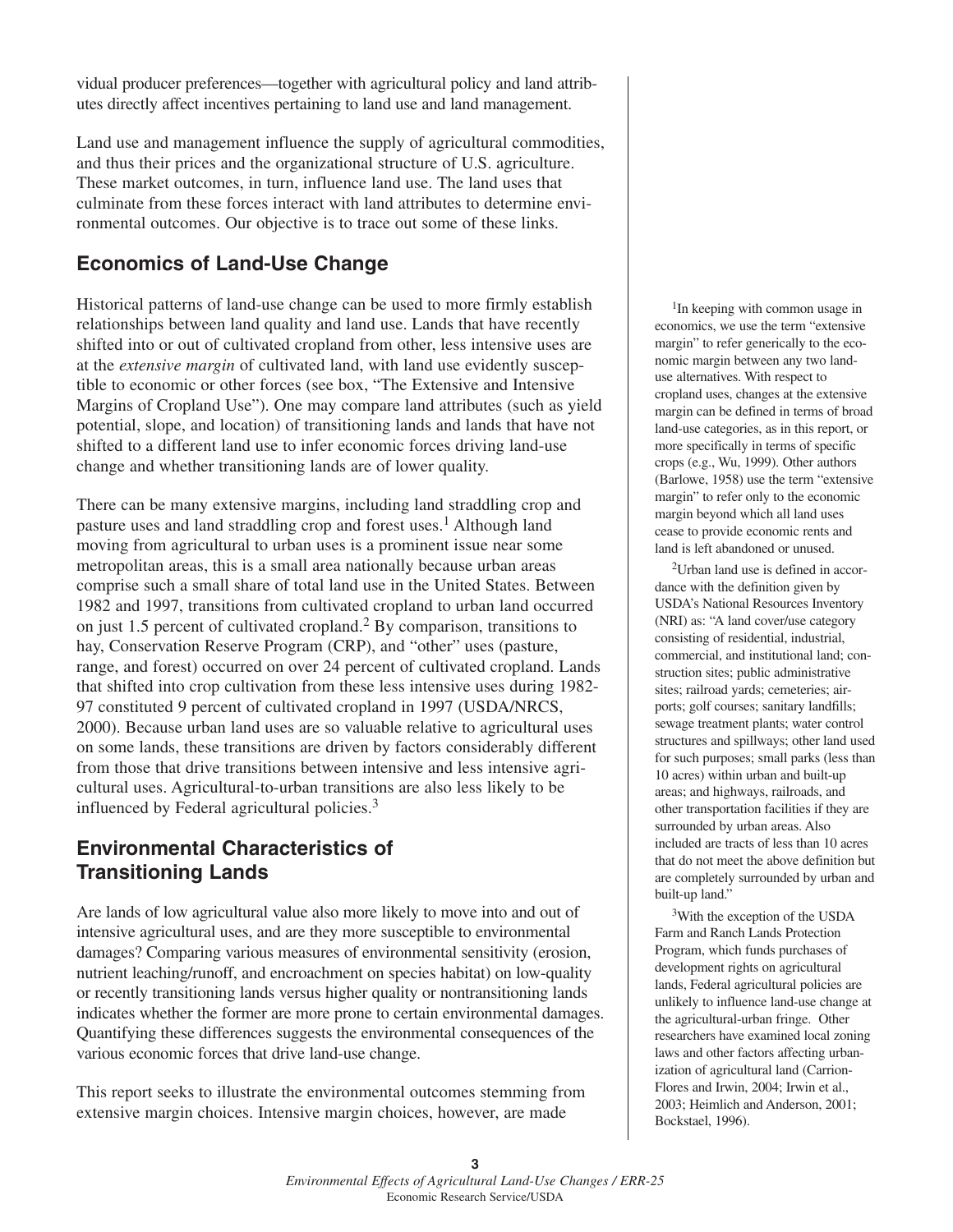#### **The Extensive and Intensive Margins of Cropland Use**

Lands near the economic margin of two or more competing uses lie on the *extensive margin* of the higher value use. Changes in broad categories of land use, including movements of land into and out of crop production, are termed extensive margin choices. *Intensive margin* choices refer to the particular crop choices (e.g., corn versus soybeans) and crop-specific application rates of inputs such as pesticides, water, and fertilizer. In other words, the difference between extensive and intensive choices refers to the difference between how the land is used in a general sense and how it is managed more specifically. This report focuses on the economics and environmental implications of changes in the use of land for crop cultivation versus other less intensive uses and on the role of agricultural policies in influencing these extensive margin choices. Other research has examined policy impacts on crop choices and input use and the associated environmental consequences (Babcock and Hennessy, 1996; Smith and Goodwin, 1996; Wu and Brorsen, 1995; Wu and Segerson, 1995; Horowitz and Lichtenberg, 1993; Quiggin et al., 1993).

simultaneously with extensive margin choices (see box, "The Extensive and Intensive Margins of Cropland Use"). Ideally, we would consider both sets of choices simultaneously, but the complexity of the modeling and data requirements make such an analysis infeasible. Because the environmental effects of broad land-use changes induced by policy have received little empirical attention, we focus on extensive margin changes, while drawing on assumptions about intensive margin choices that are based on more aggregated data and pre-existing models.<sup>4</sup>

### **Impacts of Federal Agricultural Policies: Crop Insurance and the Conservation Reserve Program**

In addition to broadly examining relationships between soil productivity, environmental sensitivity, and land-use change, this report examines environmental outcomes stemming from land-use conversion caused by specific agricultural programs that may have particular relevance for lower quality land. Researchers have noted the potential for farm programs to generate unintended negative environmental consequences by increasing the amount of cultivated cropland (e.g., Goodwin and Smith, 2003; Wu, 1999; Plantinga, 1996). Many agricultural policies have been cited as encouraging producers to cultivate additional land or retain land in cultivation when it would not otherwise be profitable to do so. These studies include land-use effects of commodity programs (e.g., Plantinga, 1996; Wu and Segerson, 1995; Wu and Brorsen, 1995), acreage effects of crop insurance subsidies (Goodwin et al., 2004; Deal, 2004; Goodwin et al., 1999; Griffin, 1996; Keeton et al., 1999; Wu, 1999; Young et al., 1999), and disaster payments (Gardner and Kramer, 1986). A few studies have also analyzed the environmental effects of these changes (Deal, 2004; Goodwin and Smith, 2003; Wu, 1999; Plantinga, 1996). These studies, however, have mainly examined environmental outcomes for particular regions, not for the Nation as a whole.

4We generate environmental indicators for nutrient runoff and leaching using the Environmental Policy Integrated Climate Model (EPIC), a crop biophysical simulation model that estimates the impact of management practices on crop yields, soil quality, and various environmental emissions at the field level (Mitchell et al., 1998).